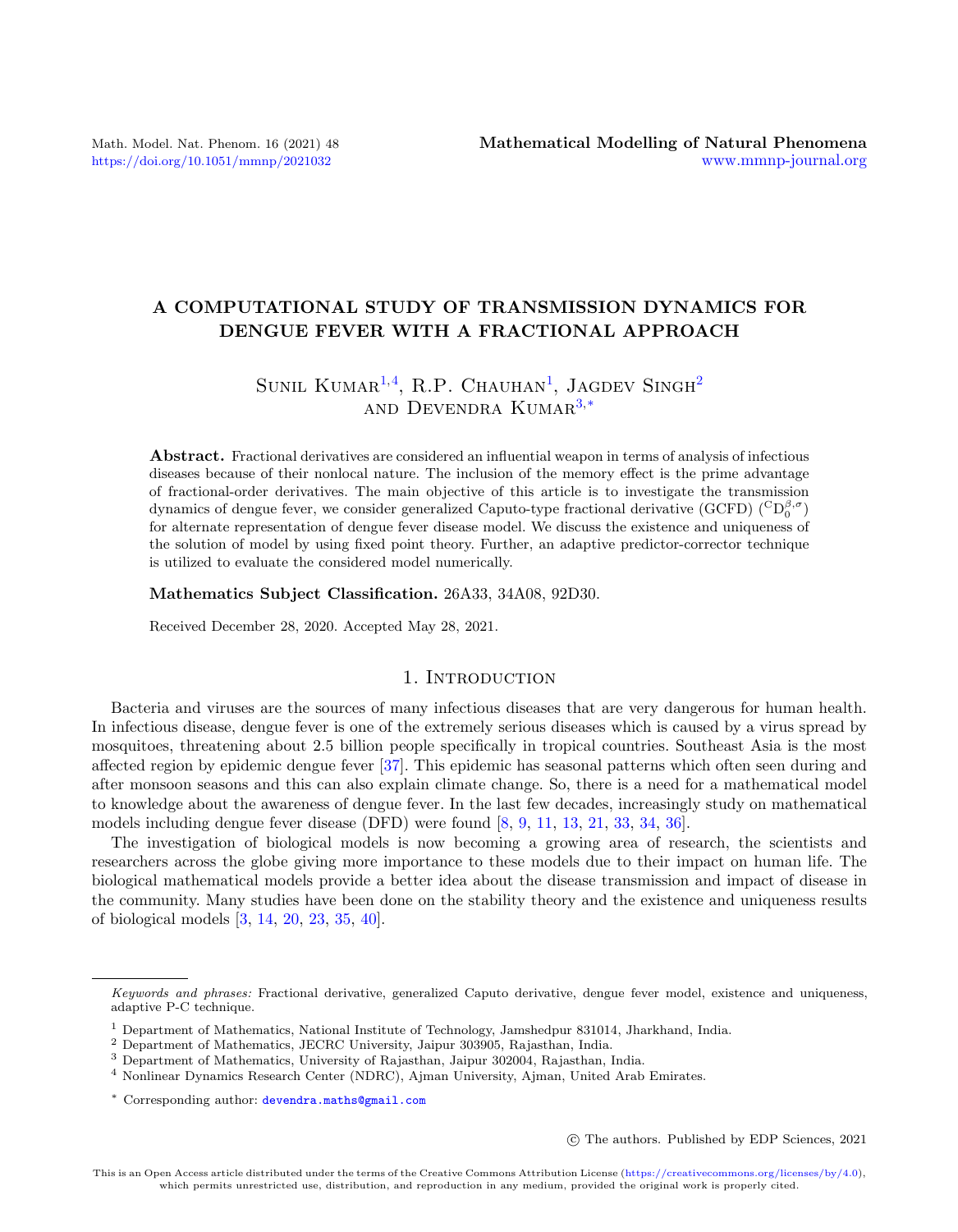### 2 S. KUMAR ET AL.

In this article, we consider a Susceptible-Infected-Recovered (SIR) based DFD model [\[37\]](#page-12-0). The integer-order model represented by three sets of equations is given as:

$$
\dot{S}(t) = \nu - (\nu + \alpha R)S,\n\dot{E}(t) = \alpha SR - \gamma E,\n\dot{R}(t) = \lambda E - (\lambda E + \delta)R,
$$
\n(1.1)

where S is the population of susceptible people, E represents the infected people with dengue virus and R represents the number of recovered people from dengue virus. The parameters used in model have their own meaning given as follows: the parameter  $\nu$  denote the death rate of susceptible people,  $\alpha$  denotes the average number of bites per infected mosquito,  $\gamma$  represents the rate of infection, the rate of recovery after the infection is represented by  $\lambda$  and the number of deaths among the susceptible mosquito is represented by  $\delta$ .

The work in this article is based on alternate description of model in frame of GCFD which is given as:

<span id="page-1-1"></span>
$$
{}^{C}D_{0}^{\beta,\sigma}S(t) = \nu - (\nu + \alpha R)S,\n{}^{C}D_{0}^{\beta,\sigma}E(t) = \alpha SR - \gamma E,\n{}^{C}D_{0}^{\beta,\sigma}R(t) = \lambda E - (\lambda E + \delta)R,
$$
\n(1.2)

with  $S(0) = N_1, E(0) = N_2$ , and  $R(0) = N_3$  as initial conditions, where  $0 < \beta \le 1$  and  $\sigma > 0$ . The total population is denoted by  $N_p$  and separated into three subclasses susceptible, infected and recovered people given as  $N_p = S(t) + E(t) + R(t).$ 

Fractional calculus (FC) is rising as popular field of research in applied mathematics. In recent years, the development of models with variable order derivatives from different fields is increasing rapidly. The reason behind this is the competency of FC to capture memory and the hereditary nature of real-world problems. For application range of FC we refer [\[2,](#page-11-11) [5,](#page-11-12) [15,](#page-11-13) [16,](#page-11-14) [24–](#page-11-15)[28,](#page-11-16) [38,](#page-12-4) [39\]](#page-12-5). The non-local nature of fractional derivatives gives them greater advantages over integer order. In literature different form of fractional derivative are exist in them the Caputo derivative [\[7\]](#page-11-17) is most famous and largely used by researchers. Recently, a generalized version of fractional integral and derivatives are presented in [\[19,](#page-11-18) [30\]](#page-11-19), this generalized Caputo-type derivative has been used in investigation of many physical models [\[1,](#page-11-20) [4,](#page-11-21) [6,](#page-11-22) [12,](#page-11-23) [17,](#page-11-24) [31\]](#page-11-25).

The rest of the article is arranged into many sections, which start with some new novel definitions of fractional derivative given in Section [2.](#page-1-0) Existence and uniqueness for the fractional model are discussed via fixed point theory, in Section [3.](#page-2-0) A new numerical scheme and its application to considered model is given in Section [4.](#page-5-0) In Section [5,](#page-8-0) simulations are presented graphically. Lastly, the outcomes are given in Section [6.](#page-9-0)

## 2. Primary preliminaries

<span id="page-1-0"></span>In this section, first we briefly review some novel definition fractional integral and derivative [\[22,](#page-11-26) [29,](#page-11-27) [32\]](#page-11-28).

**Definition 2.1.** The Riemann-Liouville fractional integral of a function  $\Phi(t)$  and order  $\beta$  is defined as:

$$
{}_{0}I^{\beta}(\Phi(t)) = \frac{1}{\Gamma(\beta)} \int_{0}^{t} (t - \eta)^{\beta - 1} \Phi(\eta) d\eta,
$$
\n(2.1)

where  $\Gamma(.)$  is known as gamma function.

**Definition 2.2.** Let the function  $\Phi(t)$  be real and differentiable function of order  $\beta \in [0, 1)$ , then Caputo derivative is defined as:

$$
{}_0^C D^\beta \Phi(t) = I^{m-\beta} D^m \Phi(t) = \frac{1}{\Gamma(m-\beta)} \int_0^t (t-\eta)^{m-\beta-1} \Phi^m(\eta) d\eta.
$$
 (2.2)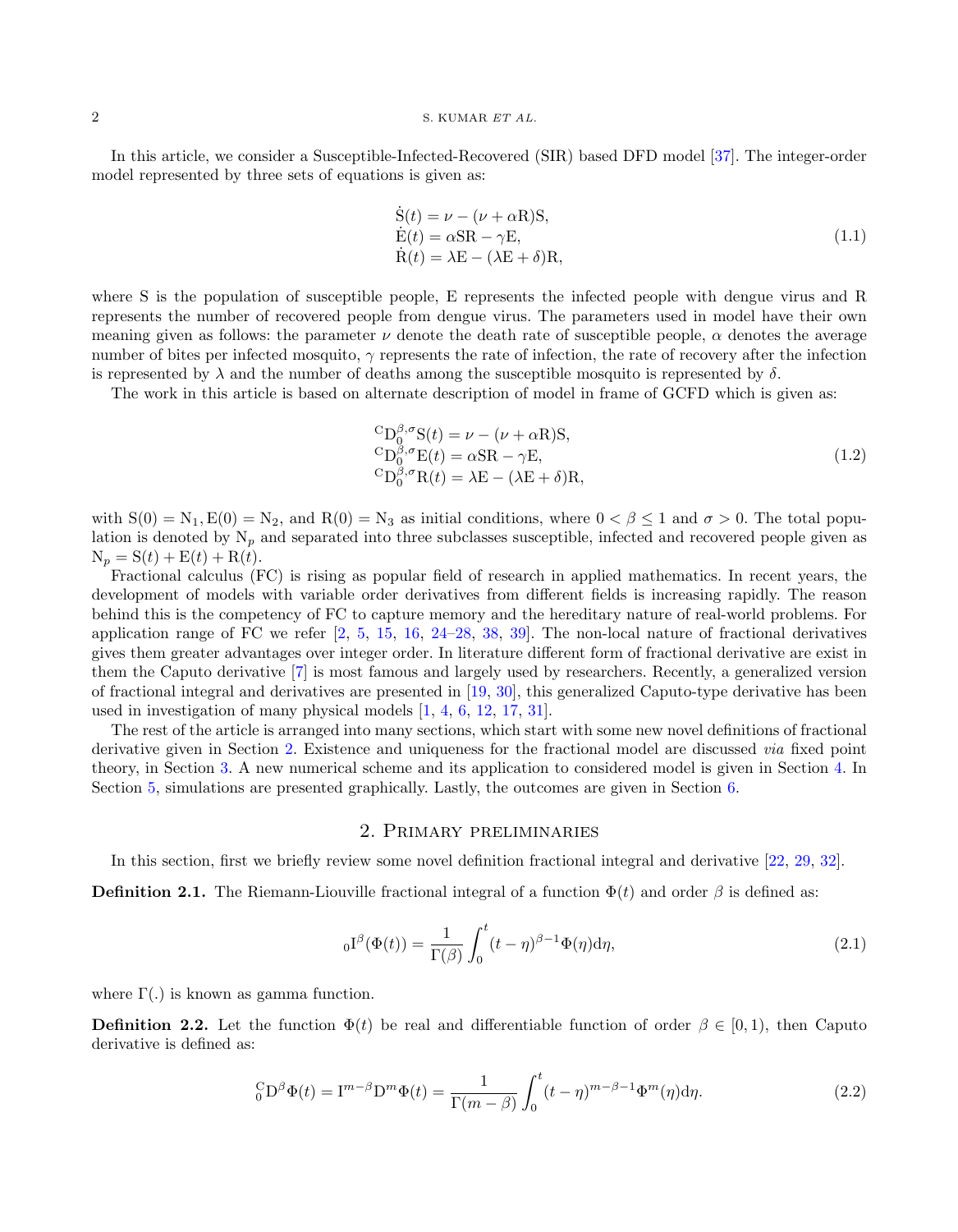Now, we briefly present some key definitions of generalized fractional operators that we will use in this work, given in [\[18,](#page-11-29) [19,](#page-11-18) [30\]](#page-11-19).

**Definition 2.3.** For  $\beta \in (m-1, m]$ , where m belongs to natural number, the generalized fractional integral  $I_{a^{+}}^{\beta,\sigma}$ , of a function  $\Phi(t)$ , is defined by (if integral exist)

<span id="page-2-1"></span>
$$
I_{a^{+}}^{\beta,\sigma}(\Phi(t)) = \frac{\sigma^{1-\beta}}{\Gamma(\beta)} \int_{a}^{t} \eta^{\sigma-1} (t^{\sigma} - \eta^{\sigma})^{\beta-1} \Phi(\eta) d\eta, \quad t > a,
$$
\n(2.3)

where  $\sigma > 0$  and  $a \geq 0$ .

**Definition 2.4.** For  $\beta \in (m-1,m]$ , where m belongs to natural number and  $\sigma > 0$ ,  $a \ge 0$ , the generalized Caputo-type fractional derivative of variable order  $\beta$  of a function  $\Phi(t)$  is defined as:

$$
{}^{C}D_{a^{+}}^{\beta,\sigma}\Phi(t) = \frac{\sigma^{\beta-m+1}}{\Gamma(m-\beta)} \int_{a}^{t} \eta^{\sigma-1} (t^{\sigma} - \eta^{\sigma})^{m-\beta-1} (\eta^{1-\sigma} \frac{d}{d\eta})^{m} \Phi(\eta) d\eta, \quad t > a.
$$
 (2.4)

# 3. Existence and uniqueness of solution

<span id="page-2-0"></span>Here, we will examine the existence and uniqueness of solution of the fractional model [\(1.2\)](#page-1-1), by powerful tool fixed-point theory. Now, we consider DFD system in view of definition [\(2.3\)](#page-2-1), we obtain

$$
S(t) - S(0) = I_{0^{+}}^{\beta,\sigma} \{ \nu - [\nu + \alpha R]S \},
$$
  
\n
$$
E(t) - E(0) = I_{0^{+}}^{\beta,\sigma} \{ \alpha SR - \gamma E \},
$$
  
\n
$$
R(t) - R(0) = I_{0^{+}}^{\beta,\sigma} \{ \lambda E - [\lambda E + \delta]R \}.
$$
\n(3.1)

For simplicity we consider following kernel

$$
V_1(t, S) = \nu - [\nu + \alpha R]S,V_2(t, E) = \alpha SR - \gamma E,V_3(t, R) = \lambda E - [\lambda E + \delta]R.
$$
\n(3.2)

Thus

<span id="page-2-2"></span>
$$
S(t) - S(0) = \frac{\sigma^{1-\beta}}{\Gamma(\beta)} \int_0^t \eta^{\sigma-1} (t^{\sigma} - \eta^{\sigma})^{\beta-1} V_1(\eta, S) d\eta,
$$
  
\n
$$
E(t) - E(0) = \frac{\sigma^{1-\beta}}{\Gamma(\beta)} \int_0^t \eta^{\sigma-1} (t^{\sigma} - \eta^{\sigma})^{\beta-1} V_2(\eta, E) d\eta,
$$
  
\n
$$
R(t) - R(0) = \frac{\sigma^{1-\beta}}{\Gamma(\beta)} \int_0^t \eta^{\sigma-1} (t^{\sigma} - \eta^{\sigma})^{\beta-1} V_3(\eta, R) d\eta.
$$
\n(3.3)

**Theorem 3.1.** The kernels  $V_1, V_2$  and  $V_3$  satisfy the Lipschitz condition and contraction, if holds the following inequality

$$
0 \leq \Omega_1, \Omega_2, \Omega_3 < 1.
$$

*Proof.* Let S and  $S_1$  are the two functions for the kernel  $V_1$ , then we have

$$
||V_1(t, S) - V_1(t, S_1)|| = || - (\nu + \alpha R)(S - S_1) ||,
$$
\n(3.4)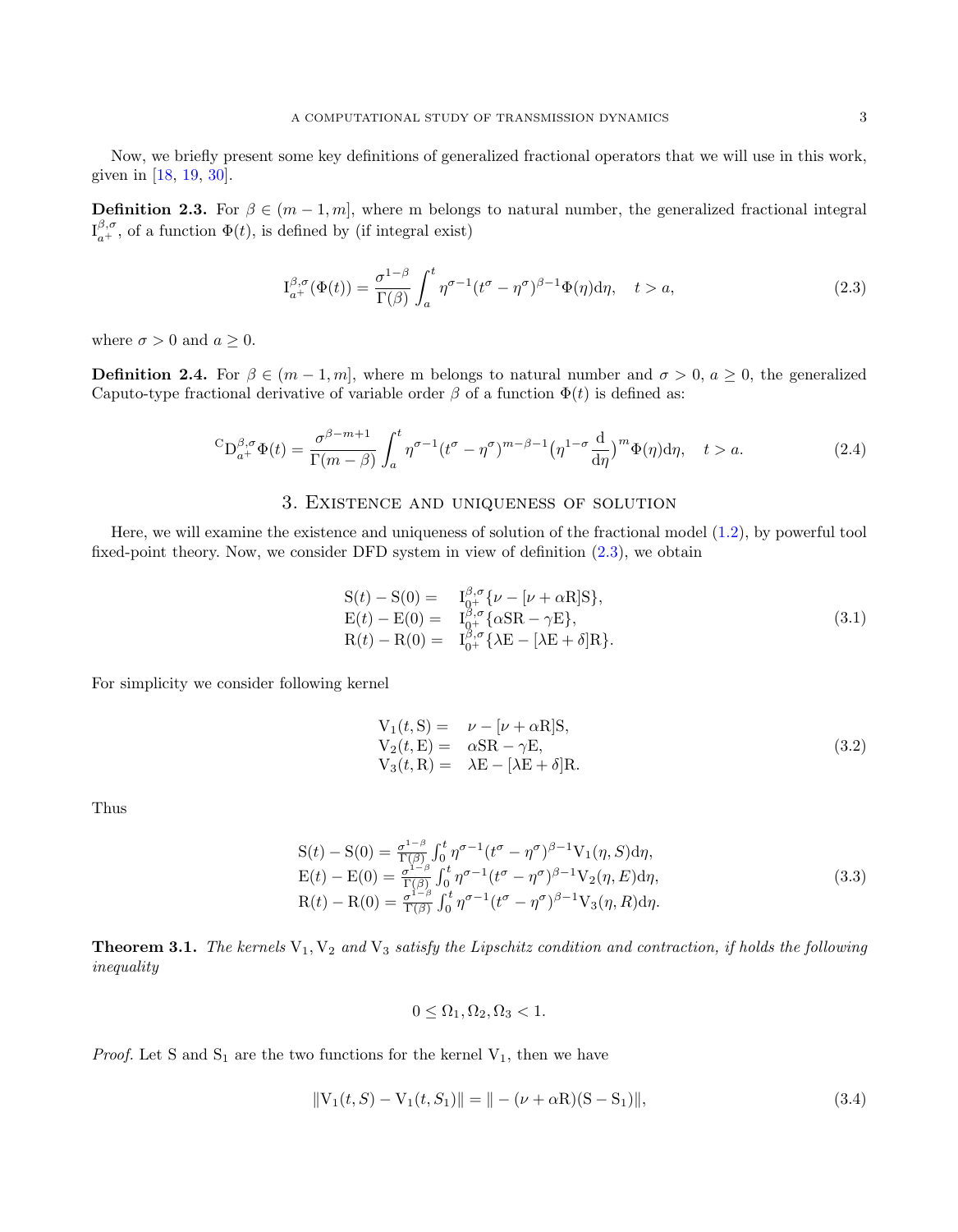by property of norm, we have

$$
\begin{aligned} \|V_1(t,S) - V_1(t,S_1)\| &\leq \left(\nu + \alpha \|R\| \right) \|S - S_1\|, \\ &\leq \left(\nu + \alpha d_3\right) \|S - S_1\|, \\ &\leq \Omega_1 \|S - S_1\|. \end{aligned} \tag{3.5}
$$

We assume  $\Omega_1 = \nu + \alpha d_3 < 1$ . Here, we note that  $||S|| \leq d_1, ||E|| \leq d_2$  and  $||R|| \leq d_3$  is the bounded function. Thus, we have

$$
||V_1(t, S) - V_1(t, S_1)|| \le \Omega_1 ||S - S_1||. \tag{3.6}
$$

Hence, the kernel V<sub>1</sub> satisfy the Lipschitz condition, and if  $0 \leq \Omega < 1$  then it is contraction for V<sub>1</sub>. Similarly, the following inequality for remaining kernels can be obtained

$$
||V_2(t, E) - V_2(t, E_1)|| \le \Omega_2 ||E - E_1||,
$$
  
\n
$$
||V_3(t, R) - V_3(t, R_1)|| \le \Omega_3 ||R - R_1||.
$$
\n(3.7)

Now, we give the recursive formula by using equation  $(3.3)$ , which is given as

$$
S_n(t) = S(0) + \frac{\sigma^{1-\beta}}{\Gamma(\beta)} \int_0^t \eta^{\sigma-1} (t^{\sigma} - \eta^{\sigma})^{\beta-1} V_1(\eta, S_{n-1}) d\eta,
$$
  
\n
$$
E_n(t) = E(0) + \frac{\sigma^{1-\beta}}{\Gamma(\beta)} \int_0^t \eta^{\sigma-1} (t^{\sigma} - \eta^{\sigma})^{\beta-1} V_2(\eta, E_{n-1}) d\eta,
$$
  
\n
$$
R_n(t) = R(0) + \frac{\sigma^{1-\beta}}{\Gamma(\beta)} \int_0^t \eta^{\sigma-1} (t^{\sigma} - \eta^{\sigma})^{\beta-1} V_3(\eta, R_{n-1}) d\eta,
$$
\n(3.8)

with the initial conditions

$$
S(t_0) = S(0), E(t_0) = E(0), R(t_0) = R(0).
$$

Through difference between successive terms, we have following expression

<span id="page-3-0"></span>
$$
\theta_n(t) = \mathbf{S}_n(t) - \mathbf{S}_{n-1}(t) = \frac{\sigma^{1-\beta}}{\Gamma(\beta)} \int_0^t \eta^{\sigma-1} (t^{\sigma} - \eta^{\sigma})^{\beta-1} (\mathbf{V}_1(\eta, \mathbf{S}_{n-1}) - \mathbf{V}_1(\eta, \mathbf{S}_{n-2})) d\eta,
$$
  
\n
$$
\phi_n(t) = \mathbf{E}_n(t) - \mathbf{E}_{n-1}(t) = \frac{\sigma^{1-\beta}}{\Gamma(\beta)} \int_0^t \eta^{\sigma-1} (t^{\sigma} - \eta^{\sigma})^{\beta-1} (\mathbf{V}_2(\eta, \mathbf{E}_{n-1}) - \mathbf{V}_2(\eta, \mathbf{E}_{n-2})) d\eta,
$$
  
\n
$$
\psi_n(t) = \mathbf{R}_n(t) - \mathbf{R}_{n-1}(t) = \frac{\sigma^{1-\beta}}{\Gamma(\beta)} \int_0^t \eta^{\sigma-1} (t^{\sigma} - \eta^{\sigma})^{\beta-1} (\mathbf{V}_3(\eta, \mathbf{R}_{n-1}) - \mathbf{V}_3(\eta, \mathbf{R}_{n-2})) d\eta.
$$
\n(3.9)

It is clear that

$$
S_n(t) = \sum_{i=1}^n \theta_i(t), \qquad E_n(t) = \sum_{i=1}^n \phi_i(t), \qquad R_n(t) = \sum_{i=1}^n \psi_i(t).
$$

Performing the norm on equation [\(3.9\)](#page-3-0) and using the triangular inequality, we get

$$
\|\theta_n(t)\| = \|S_n(t) - S_{n-1}(t)\|
$$
  
\n
$$
\leq \frac{\sigma^{1-\beta}}{\Gamma(\beta)} \left\| \int_0^t \eta^{\sigma-1} (t^{\sigma} - \eta^{\sigma})^{\beta-1} \left( V_1(\eta, S_{n-1}) - V_1(\eta, S_{n-2}) \right) d\eta \right\|.
$$
\n(3.10)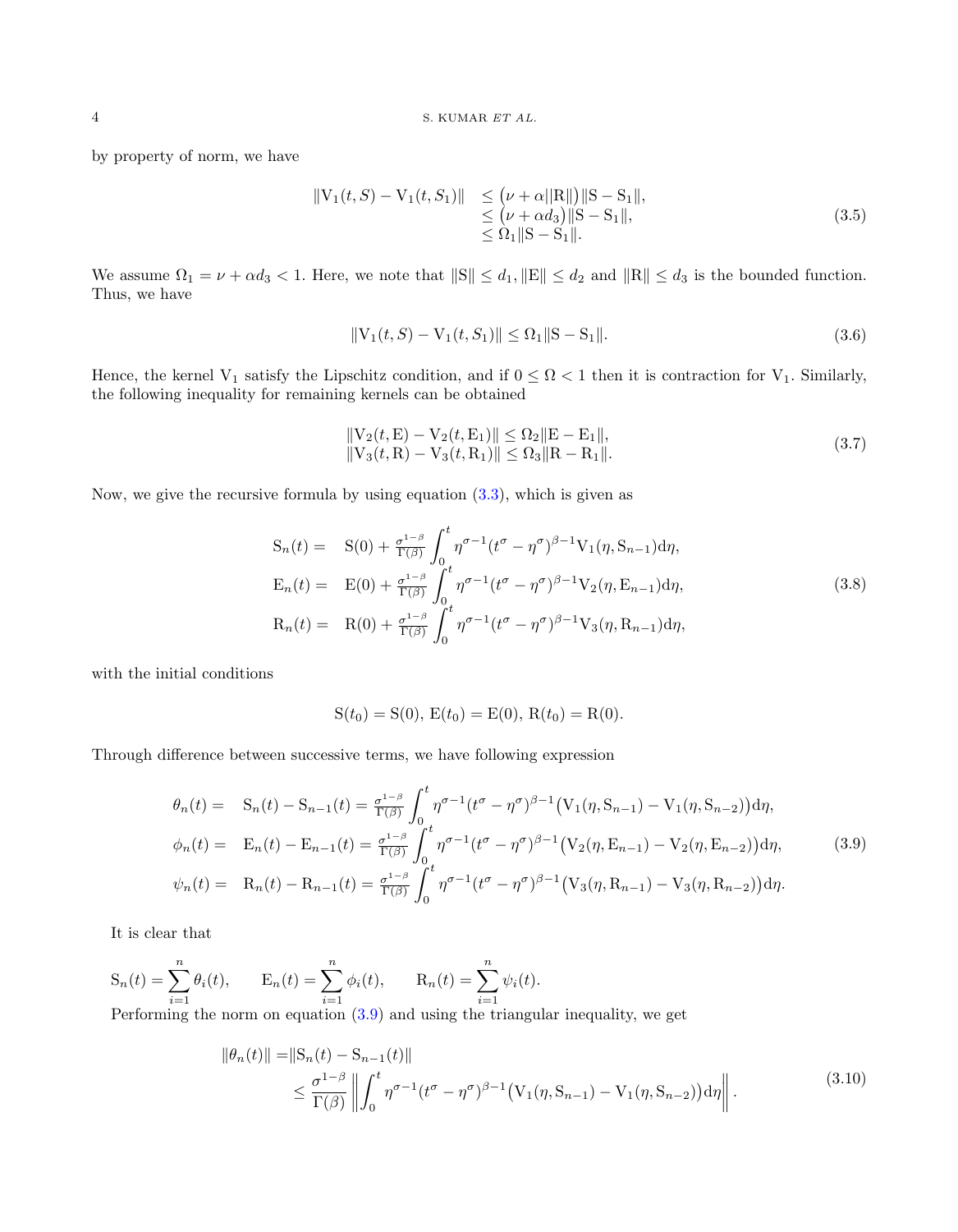As earlier we have shown that the kernel satisfies Lipschitz condition, we obtain

$$
||S_n(t) - S_{n-1}(t)|| \le \frac{\Omega_1 \sigma^{1-\beta}}{\Gamma(\beta)} \int_0^t \eta^{\sigma-1} (t^{\sigma} - \eta^{\sigma})^{\beta-1} ||S_{n-1} - S_{n-2}|| d\eta.
$$
 (3.11)

Thus we have

<span id="page-4-0"></span>
$$
\|\theta_n(t)\| \le \frac{\Omega_1 \sigma^{1-\beta}}{\Gamma(\beta)} \int_0^t \eta^{\sigma-1} (t^{\sigma} - \eta^{\sigma})^{\beta-1} \|\theta_{n-1}(\eta)\| d\eta. \tag{3.12}
$$

Similarly, we can obtain the expression for

<span id="page-4-1"></span>
$$
\|\phi_n(t)\| \le \frac{\Omega_2 \sigma^{1-\beta}}{\Gamma(\beta)} \int_0^t \eta^{\sigma-1} (t^{\sigma} - \eta^{\sigma})^{\beta-1} \|\phi_{n-1}(\eta)\| d\eta,
$$
  

$$
\|\psi_n(t)\| \le \frac{\Omega_3 \sigma^{1-\beta}}{\Gamma(\beta)} \int_0^t \eta^{\sigma-1} (t^{\sigma} - \eta^{\sigma})^{\beta-1} \|\psi_{n-1}(\eta)\| d\eta.
$$
 (3.13)

**Theorem 3.2.** The solution of the system exist, if there exist  $t_{\text{max}}^{\sigma}$  such that

$$
\Big(\frac{t_{\max}^{\sigma}}{\sigma}\Big)^{\beta}\frac{\Omega_1}{\Gamma(1+\beta)}<1.
$$

*Proof.* As we know that the  $S(t)$ ,  $E(t)$ ,  $R(t)$  are the bounded functions and kernels hold the Lipschitz condition. The following succeeding relations can be obtained using equations  $(3.12)$  and  $(3.13)$  given as:

$$
\|\theta_n(t)\| \leq \|\mathcal{S}_0\| \left[ \left(\frac{t_{\text{max}}^{\sigma}}{\sigma}\right)^{\beta} \frac{\Omega_1}{\Gamma(1+\beta)} \right]^n,
$$
  

$$
\|\phi_n(t)\| \leq \|\mathcal{E}_0\| \left[ \left(\frac{t_{\text{max}}^{\sigma}}{\sigma}\right)^{\beta} \frac{\Omega_2}{\Gamma(1+\beta)} \right]^n,
$$
  

$$
\|\psi_n(t)\| \leq \|\mathcal{R}_0\| \left[ \left(\frac{t_{\text{max}}^{\sigma}}{\sigma}\right)^{\beta} \frac{\Omega_3}{\Gamma(1+\beta)} \right]^n.
$$
 (3.14)

Therefore, the solution of the model exists and is smooth. To prove that the above functions are the solutions of the system, we consider that

$$
S(t) - S(0) = S_n(t) - C_n(t),
$$
  
\n
$$
E(t) - E(0) = E_n(t) - F_n(t),
$$
  
\n
$$
R(t) - R(0) = R_n(t) - Z_n(t).
$$
\n(3.15)

Here, the aim is to show that when  $n \to \infty$  the term  $\|\mathcal{C}_n(t)\|$  goes to zero. Now, considering the norm and Lipschitz condition for the kernel  $V_1$ , we get

$$
\begin{split}\n\|\mathbb{C}_{n}(t)\| &\leq \left\|\frac{\sigma^{1-\beta}}{\Gamma(\beta)} \int_{0}^{t} \eta^{\sigma-1} (t^{\sigma} - \eta^{\sigma})^{\beta-1} \left(\mathbf{V}_{1}(\eta, \mathbf{S}) - \mathbf{V}_{1}(\eta, \mathbf{S}_{n-1})\right) d\eta\right\| \\
&\leq \frac{\sigma^{1-\beta}}{\Gamma(\beta)} \int_{0}^{t} \eta^{\sigma-1} (t^{\sigma} - \eta^{\sigma})^{\beta-1} \left\|\mathbf{V}_{1}(\eta, \mathbf{S}) - \mathbf{V}_{1}(\eta, \mathbf{S}_{n-1})\right\| d\eta. \\
&\leq \left(\frac{t^{\sigma}}{\sigma}\right)^{\beta} \frac{\Omega_{1}}{\Gamma(1+\beta)} \|\mathbf{S} - \mathbf{S}_{n-1}\|.\n\end{split} \tag{3.16}
$$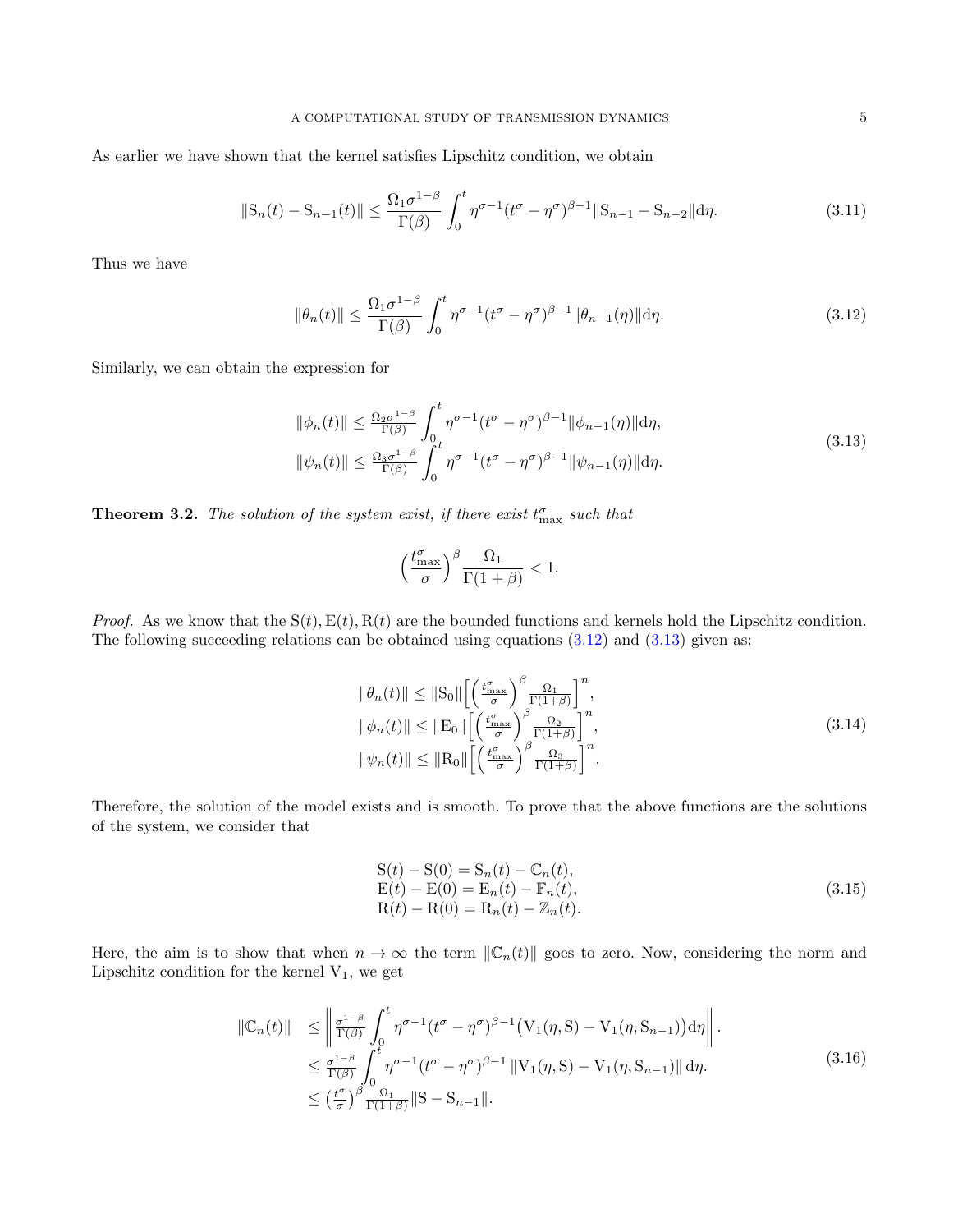Repeating the same process, we obtain

$$
\|\mathbb{C}_n(t)\| \le \|\mathcal{S}(0)\| \left[ \left(\frac{t^{\sigma}}{\sigma}\right)^{\beta} \frac{1}{\Gamma(1+\beta)} \right]^{n+1} \Omega_1^n \mathcal{M},\tag{3.17}
$$

at  $t_{\text{max}}$ , we have

<span id="page-5-1"></span>
$$
\|\mathbb{C}_n(t)\| \le \|\mathbf{S}(0)\| \left[ \left(\frac{t_{\text{max}}^{\sigma}}{\sigma}\right)^{\beta} \frac{1}{\Gamma(1+\beta)} \right]^{n+1} \Omega_1^n \mathbf{M}. \tag{3.18}
$$

Apply the limit on equation [\(3.18\)](#page-5-1), when limit  $n \to \infty$ , we obtain  $\|\mathbb{C}_n(t)\| \to 0$ . Similarly, we can establish  $\|\mathbb{F}_n(t)\| \to 0$ , and  $\|\mathbb{Z}_n(t)\| \to 0$ .

Another significant aspect is to establish the uniqueness of solutions of the model. To show the solution is unique, we assume that  $S_1(t), E_1(t)$  and  $R_1(t)$ , be another solutions of the model [\(1.2\)](#page-1-1), then

<span id="page-5-2"></span>
$$
S(t) - S_1(t) = \frac{\sigma^{1-\beta}}{\Gamma(\beta)} \int_0^t \eta^{\sigma-1} (t^{\sigma} - \eta^{\sigma})^{\beta-1} (V_1(\eta, S) - V_1(\eta, S_1)) d\eta.
$$
 (3.19)

Using norm on equation  $(3.19)$ , we get

$$
\|S(t) - S_1(t)\| \le \frac{\sigma^{1-\beta}}{\Gamma(\beta)} \int_0^t \eta^{\sigma-1} (t^{\sigma} - \eta^{\sigma})^{\beta-1} \|V_1(\eta, S) - V_1(\eta, S_1)\| d\eta,
$$
\n(3.20)

because the kernel satisfies the Lipschitz condition, we get

$$
\|S(t) - S_1(t)\| \le \left(\frac{t^{\sigma}}{\sigma}\right)^{\beta} \frac{\Omega_1}{\Gamma(1+\beta)} \|S(t) - S_1(t)\|,
$$
\n(3.21)

$$
\|\mathbf{S}(t) - \mathbf{S}_1(t)\| \left[ 1 - \left(\frac{t^{\sigma}}{\sigma}\right)^{\beta} \frac{\Omega_1}{\Gamma(1+\beta)} \right] \le 0,\tag{3.22}
$$

$$
||S(t) - S_1(t)|| = 0 \Longrightarrow S(t) = S_1(t). \tag{3.23}
$$

Thus, we achieved the uniqueness of the system solution. In similar manner, we can prove that

$$
E(t) = E_1(t), \qquad R(t) = R_1(t). \tag{3.24}
$$

 $\Box$ 

## 4. Numerical technique

<span id="page-5-0"></span>Numerical techniques are taken for solutions when all the existing analytical technique are fails. Numerical schemes are considered as best tool for biological model solutions modelled with fractional operators. Here, we describe the new adaptive predictor-corrector (P-C) method proposed in [\[30\]](#page-11-19), this method is extension of predictor-corrector method proposed in [\[10\]](#page-11-30). Let's consider an initial value problem of the form

<span id="page-5-3"></span>
$$
\begin{cases}\nD_{a+}^{\beta,\sigma}\Phi(t) = f(t,\Phi(t)), & t \in [0,T], \\
\Phi^n(a) = \Phi_0^n, & n = 0,1,\ldots, \lceil \beta \rceil,\n\end{cases}
$$
\n(4.1)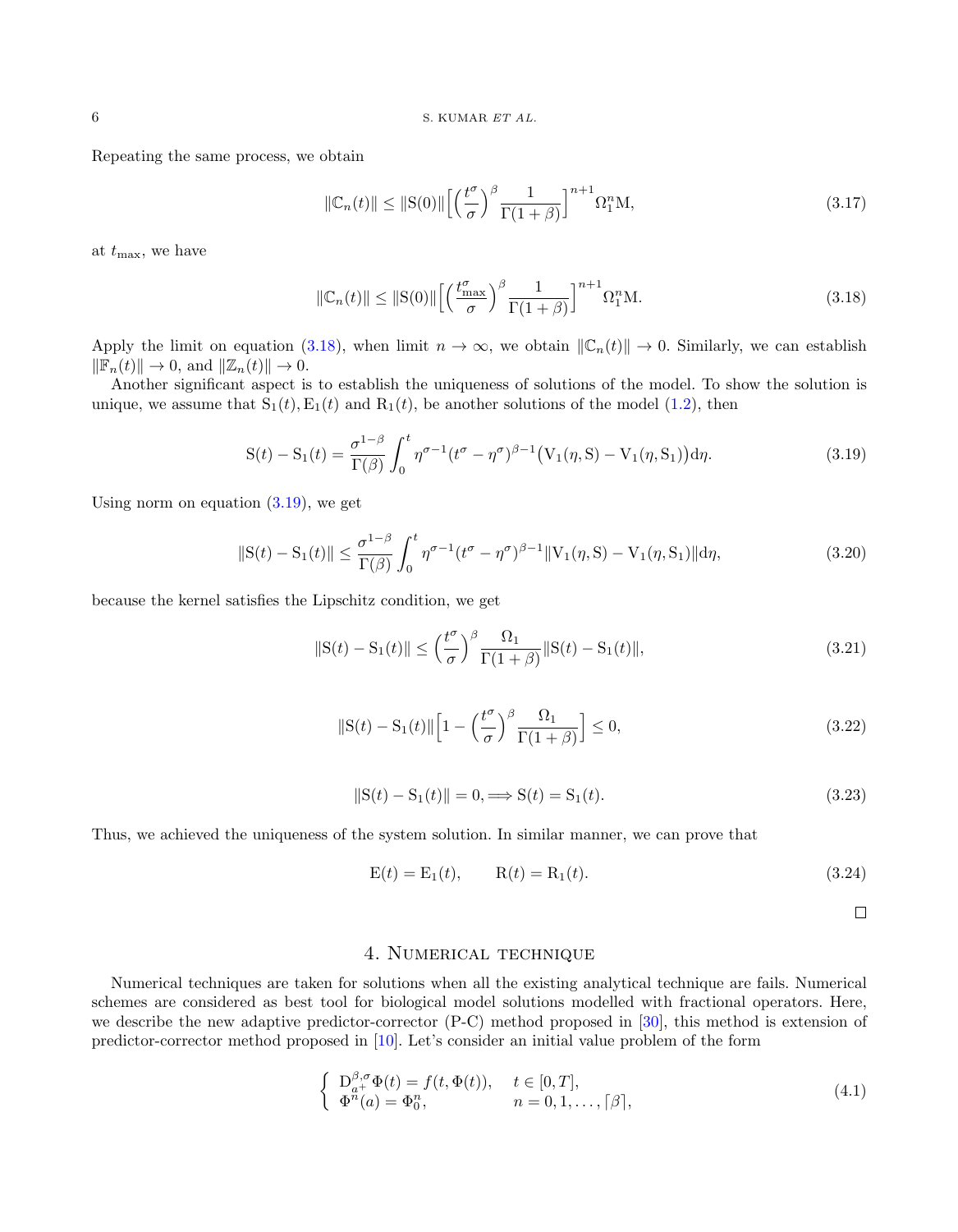where $\beta \in (m-1,m], a \ge 0$  and  $\sigma > 0$  and  $\Phi \in C^m([a, T]).$  The equation  $(4.1)$  is equivalent, using  $([30],$  $([30],$  $([30],$ Thm. 3) to Volterra integral equation

$$
\Phi(t) = v(t) + \frac{\sigma^{1-\beta}}{\Gamma(\beta)} \int_a^t \eta^{\sigma-1} (t^{\sigma} - \eta^{\sigma})^{\beta-1} f(\eta, \Phi(\eta)) d\eta,
$$
\n(4.2)

where,  $v(t) =$  $\sum^{m-1}$  $k=0$ 1  $\frac{1}{\sigma^k k!} (t^{\sigma} - a^{\sigma})^k \big[ \big( y^{1-\sigma} \frac{\mathrm{d}}{\mathrm{d} y}$  $\frac{\mathrm{d}}{\mathrm{d}y}$ <sup>k</sup> $\Phi(y)\big] \big|_{y=a}$ .

The first step of our method, according to the hypothesis that the function Φ such that a unique solution exists on some interval [a, T], the interval [a, T] divided into N unequal subinterval  $\{[t_n, t_{n+1}], n = 0, 1, \ldots, N-1\}$ , using mesh points

$$
\begin{cases}\n t_0 = a, \\
 t_{n+1} = (t_n^{\sigma} + \hbar)^{\frac{1}{\sigma}}, \ n = 0, 1, \dots, N - 1,\n\end{cases}
$$
\n(4.3)

where  $\hbar = \frac{(\mathbf{T}^{\sigma} - a^{\sigma})}{N}$  $\frac{a}{N}$  and N is a natural number. Now, we are going to develop the approximations  $\Phi_n$ ,  $n =$  $0, 1, 2, \ldots, N$ , to solve equation [\(4.1\)](#page-5-3). The basic step, assuming that we have already calculated the approximations  $\Phi_\ell \approx \Phi(t_\ell), \ell = 1, 2, \ldots, n$ , is that we want to get the approximate solution  $\Phi_{n+1} \approx \Phi(t_n + 1)$  with the integral equation

$$
\Phi(t_{n+1}) = v(t_{n+1}) + \frac{\sigma^{1-\beta}}{\Gamma(\beta)} \int_a^{t_{n+1}} \eta^{\sigma-1} (t_{n+1}^{\sigma} - \eta^{\sigma})^{\beta-1} f(\eta, \Phi(\eta)) d\eta.
$$
\n(4.4)

Making the substitution

$$
\mu = \eta^{\sigma},\tag{4.5}
$$

we get,

<span id="page-6-2"></span>
$$
\Phi(t_{n+1}) = v(t_{n+1}) + \frac{\sigma^{-\beta}}{\Gamma(\beta)} \int_{a^{\sigma}}^{t_{n+1}^{\sigma}} (t_{n+1}^{\sigma} - \mu)^{\beta - 1} f(\mu^{1/\sigma}, \Phi(\mu^{1/\sigma})) \, d\mu,
$$
\n(4.6)

then

<span id="page-6-0"></span>
$$
\Phi(t_{n+1}) = v(t_{n+1}) + \frac{\sigma^{-\beta}}{\Gamma(\beta)} \sum_{\ell=0}^{n} \int_{t_{\ell}^{\sigma}}^{t_{\ell+1}^{\sigma}} (t_{n+1}^{\sigma} - \mu)^{\beta-1} f(\mu^{1/\sigma}, \Phi(\mu^{1/\sigma})) d\mu.
$$
\n(4.7)

<span id="page-6-1"></span>Next, if we use the trapezoidal quadrature formula with respect to the weight function  $(t_{n+1}^{\sigma} - )^{\beta-1}$  to approximate the integrals on the right-hand side of equation [\(4.7\)](#page-6-0) replacing the function  $f(\mu^{1/\sigma}, \Phi^{1/\sigma})$  by its piecewise linear interpolant with nodes chosen at the  $t_{\ell}^{\sigma}$  ( $\ell = 0, 1, ..., n + 1$ ), then we get

$$
\int_{t_{\ell}^{\sigma}}^{t_{\ell+1}^{\sigma}} (t_{n+1}^{\sigma} - \mu)^{\beta - 1} f(\mu^{1/\sigma}, \Phi(\mu^{1/\sigma})) d\mu
$$
\n
$$
\approx \frac{\hbar^{\beta}}{\beta(\beta + 1)} \Big\{ \big( (n - \ell)^{\beta + 1} - (n - \ell - \beta)(n - \ell + 1)^{\beta} \big) f(t_{\ell}, \Phi(t_{\ell}))
$$
\n
$$
+ \big( (n - \ell + 1)^{\beta + 1} - (n - \ell + \beta + 1)(n - \ell)^{\beta} \big) f(t_{\ell+1}, \Phi(t_{\ell+1})) \Big\},
$$
\n(4.8)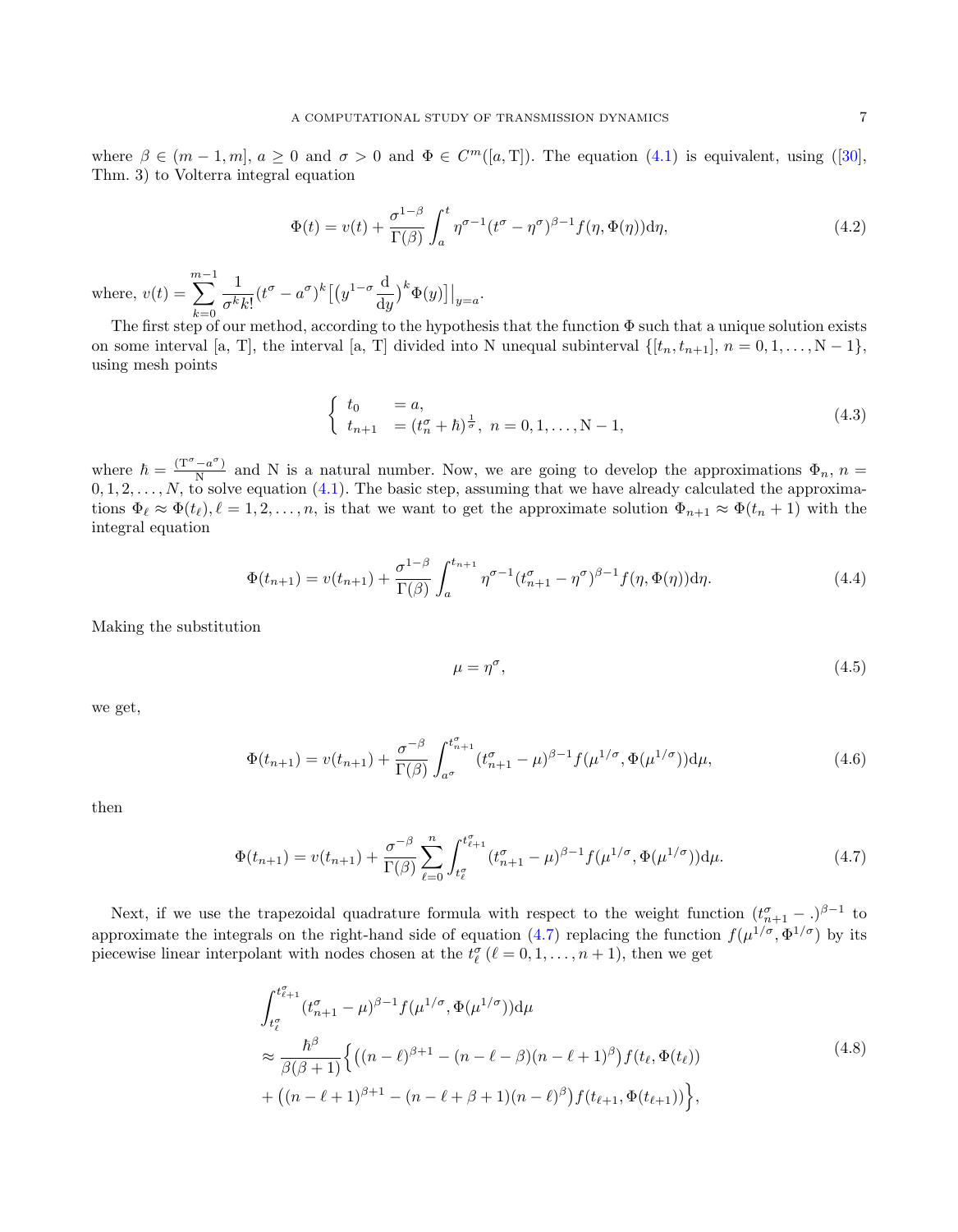#### 8 S. KUMAR ET AL.

with the help of equations [\(4.7\)](#page-6-0) and [\(4.8\)](#page-6-1), we obtain the corrector formula for  $\Phi(t_{n+1}), \{n = 0, 1, \ldots, N-1\}$ ,

<span id="page-7-0"></span>
$$
\Phi(t_{n+1}) \approx v(t_{n+1}) + \frac{\sigma^{-\beta} \hbar^{\beta}}{\Gamma(\beta+2)} \sum_{\ell=0}^{n} \Delta_{\ell,n+1} f(t_{\ell}, \Phi(t_{\ell})) + \frac{\sigma^{-\beta} \hbar^{\beta}}{\Gamma(\beta+2)} f(t_{n+1}, \Phi(t_{n+1})),
$$
\n(4.9)

where the weights  $\Delta_{\ell,n+1}$  is defined as:

$$
\Delta_{\ell,n+1} = \begin{cases}\n n^{\beta+1} - (n-\beta)(n+1)^{\beta}, & \text{if } \ell = 0, \\
 (n-\ell+2)^{\beta+1} + (n-\ell)^{\beta+1} - 2(n-\ell+1)^{\beta+1}, & \text{if } 1 \le \ell \le n.\n\end{cases}\n\tag{4.10}
$$

The final step of our method is to replace the quantity  $\Phi(t_{n+1})$  present on the right side of the equation [\(4.9\)](#page-7-0) with the quantity  $\Phi^{\rm P}(t_{n+1})$  is called predictor value which can be obtained by using one-step Adams-Bashforth method to the equation [\(4.6\)](#page-6-2). For this, the function  $f(\mu^{1/\sigma}, \Phi(\mu^{1/\sigma}))$  is replaced by  $f(t_j, \Phi(t_j))$  in equation [\(4.7\)](#page-6-0) at each integral, we get

$$
\Phi^{\mathcal{P}}(t_{n+1}) \approx v(t_{n+1}) + \frac{\sigma^{-\beta}}{\Gamma(\beta)} \sum_{\ell=0}^{n} \int_{t_{\ell}^{\sigma}}^{t_{\ell+1}^{\sigma}} (t_{n+1}^{\sigma} - \mu)^{\beta-1} f(t_{\ell}, \Phi(t_{\ell})) \, d\mu,
$$
\n
$$
= v(t_{n+1}) + \frac{\sigma^{-\beta} \hbar^{\beta}}{\Gamma(\beta+1)} \sum_{\ell=0}^{n} [(n+1-\ell)^{\beta} - (n-\ell)^{\beta}] f(t_{\ell}, \Phi(t_{\ell})).
$$
\n(4.11)

<span id="page-7-1"></span>Therefore, the adaptive P-C technique, for calculating the approximation  $\Phi_{n+1} \approx \Phi(t_{n+1})$  is fully described by the formula

<span id="page-7-2"></span>
$$
\Phi_{n+1} \approx v(t_{n+1}) + \frac{\sigma^{-\beta} \hbar^{\beta}}{\Gamma(\beta+2)} \sum_{\ell=0}^{n} \Delta_{\ell,n+1} f(t_{\ell}, \Phi_{\ell}) + \frac{\sigma^{-\beta} \hbar^{\beta}}{\Gamma(\beta+2)} f(t_{n+1}, \Phi_{n+1}^{P}), \tag{4.12}
$$

where  $\Phi_{\ell} \approx \Phi(t_{\ell}), \ell = 0, 1, \ldots, n$ , and the predicted value  $\Phi_{n+1}^{\mathbf{P}} \approx \Phi^{\mathbf{P}}(t_{n+1})$  can be determined as expressed in equation [\(4.11\)](#page-7-1). When  $\sigma = 1$ , the adaptive P-C technique is reduced to P-C technique given in [\[10\]](#page-11-30).

Now, we apply the above adaptive P-C approach on DFD model [\(1.2\)](#page-1-1). Taking the iterative solution form given in equation [\(4.12\)](#page-7-2), approximations  $S_{n+1}, E_{n+1}$  and  $R_{n+1}$  are defined as:

$$
S_{n+1} \approx S(0) + \frac{\sigma^{-\beta} \hbar^{\beta}}{\Gamma(\beta+2)} \sum_{\ell=0}^{n} \Delta_{\ell,n+1} \mathcal{G}_{1}(t_{\ell}, S_{\ell}, E_{\ell}, R_{\ell}) + \frac{\sigma^{-\beta} \hbar^{\beta}}{\Gamma(\beta+2)} \mathcal{G}_{1}(t_{n+1}, S_{n+1}^{P}, E_{n+1}^{P}, R_{n+1}^{P}), E_{n+1} \approx E(0) + \frac{\sigma^{-\beta} \hbar^{\beta}}{\Gamma(\beta+2)} \sum_{\ell=0}^{n} \Delta_{\ell,n+1} \mathcal{G}_{2}(t_{\ell}, S_{\ell}, E_{\ell}, R_{\ell}) + \frac{\sigma^{-\beta} \hbar^{\beta}}{\Gamma(\beta+2)} \mathcal{G}_{2}(t_{n+1}, S_{n+1}^{P}, E_{n+1}^{P}, R_{n+1}^{P}), R_{n+1} \approx R(0) + \frac{\sigma^{-\beta} \hbar^{\beta}}{\Gamma(\beta+2)} \sum_{\ell=0}^{n} \Delta_{\ell,n+1} \mathcal{G}_{3}(t_{\ell}, S_{\ell}, E_{\ell}, R_{\ell}) + \frac{\sigma^{-\beta} \hbar^{\beta}}{\Gamma(\beta+2)} \mathcal{G}_{3}(t_{n+1}, S_{n+1}^{P}, E_{n+1}^{P}, R_{n+1}^{P}),
$$
\n(4.13)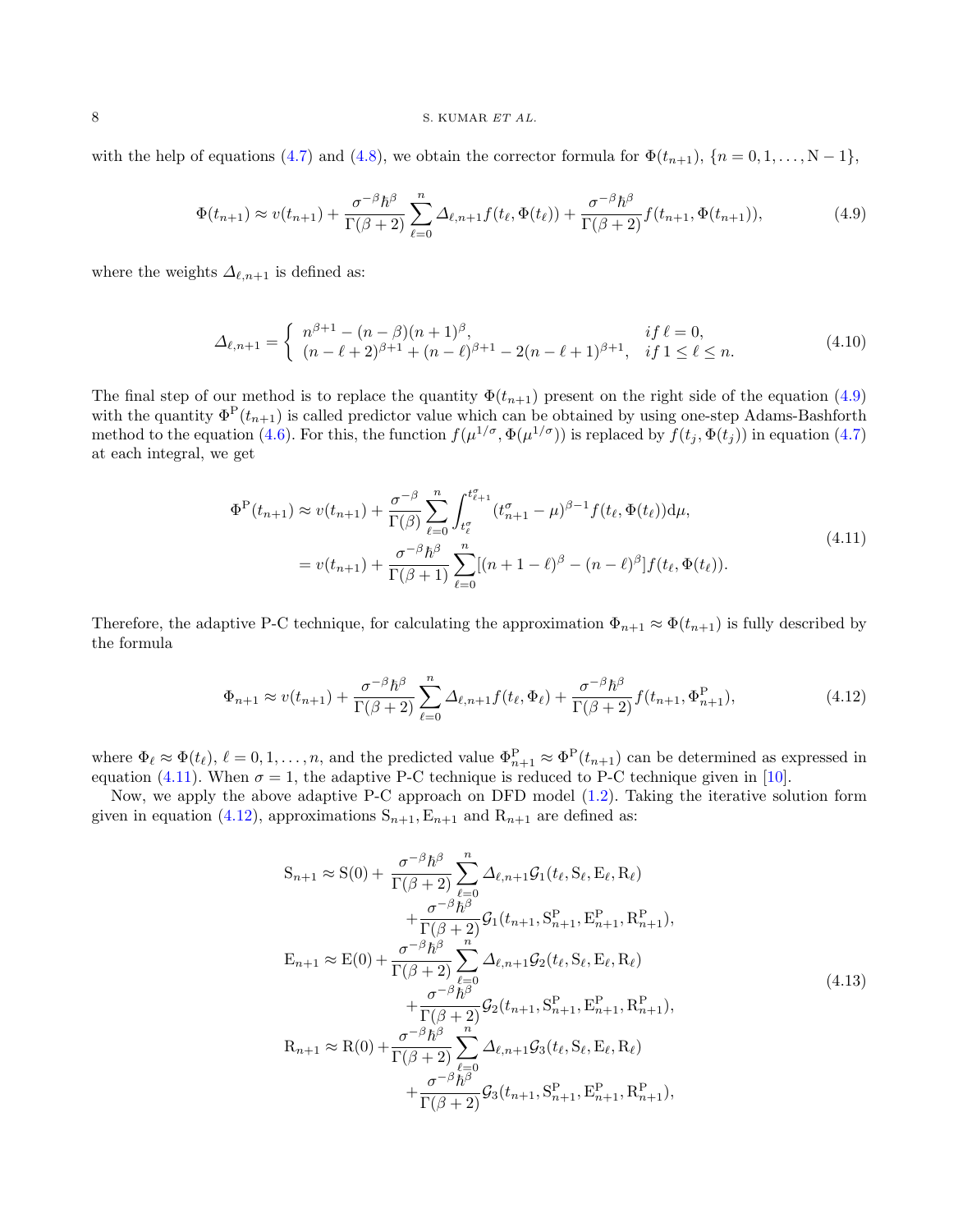where  $\hbar = \frac{T^{\sigma}}{N}$  $\frac{\Gamma^{\sigma}}{N}$ , and  $S_{n+1}^{P}$ ,  $E_{n+1}^{P}$  and  $R_{n+1}^{P}$  are defined as:

$$
S_{n+1}^{P} \approx S(0) + \frac{\sigma^{-\beta} \hbar^{\beta}}{\Gamma(\beta+1)} \sum_{\ell=0}^{n} \Theta_{\ell,n+1} \mathcal{G}_{1}(t_{\ell}, S_{\ell}, E_{\ell}, R_{\ell}),
$$
  
\n
$$
E_{n+1}^{P} \approx E(0) + \frac{\sigma^{-\beta} \hbar^{\beta}}{\Gamma(\beta+1)} \sum_{\ell=0}^{n} \Theta_{\ell,n+1} \mathcal{G}_{2}(t_{\ell}, S_{\ell}, E_{\ell}, R_{\ell}),
$$
  
\n
$$
R_{n+1}^{P} \approx R(0) + \frac{\sigma^{-\beta} \hbar^{\beta}}{\Gamma(\beta+1)} \sum_{\ell=0}^{n} \Theta_{\ell,n+1} \mathcal{G}_{3}(t_{\ell}, S_{\ell}, E_{\ell}, R_{\ell}),
$$
\n(4.14)

where  $\Theta_{\ell,n+1} = [(n+1-\ell)^{\beta} - (n-\ell)^{\beta}],$  and  $\mathcal{G}_1, \mathcal{G}_2$  and  $\mathcal{G}_3$  are given as:

$$
G_1(t, S, E, R) := \nu - (\nu + \alpha R)S,
$$
  
\n
$$
G_2(t, S, E, R) := \alpha S R - \gamma E,
$$
  
\n
$$
G_3(t, S, E, R) := \lambda E - (\lambda E + \delta)R.
$$
\n(4.15)

# 5. Numerical results and discussion

<span id="page-8-0"></span>In previous subsection, as we obtained the solution form of model [\(1.2\)](#page-1-1). Now, we have presented the obtained numerical results *via* plots. In computation, all the parameters data are taken from [\[21\]](#page-11-4), which are given as:

$$
\nu = 0.0045, \ \alpha = 0.006, \ \gamma = 0.333, \ \lambda = 0.375, \ \delta = 0.02941.
$$

Total population  $N_p = 5071126$ , using this the initial values are defined as

$$
S(0) = N_1 = \frac{5070822}{5071126} = 0.9999400528,
$$

$$
E(0) = N_2 = \frac{304}{5071126} = 0.0000599472, R(0) = N_3 = 0.1.
$$



<span id="page-8-1"></span>FIGURE 1. The dynamics of susceptible population at arbitrary  $\beta$  and  $\sigma = 1.1$  for DFD model [\(1.2\)](#page-1-1).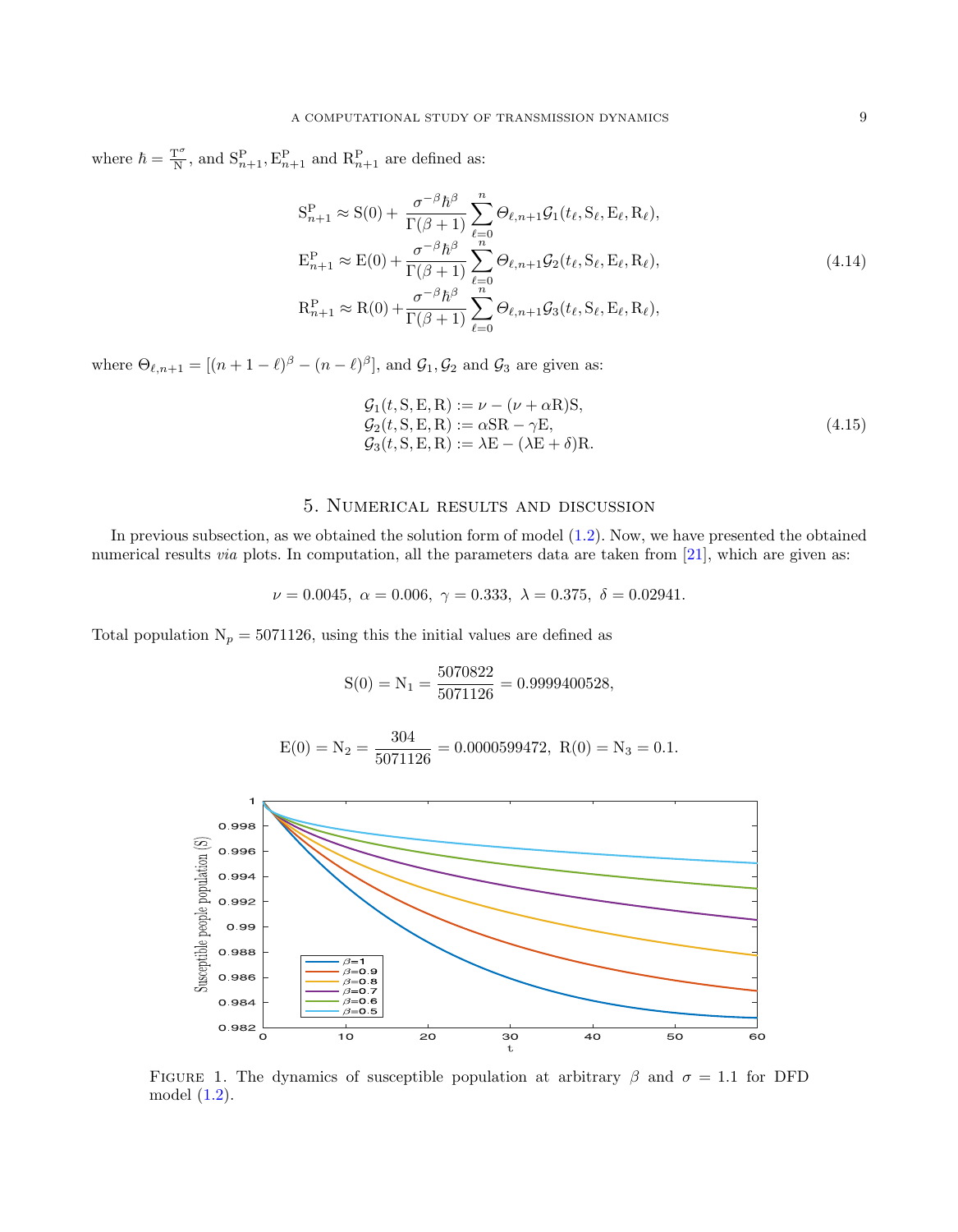$10$  S. KUMAR  $ETAL$ .



FIGURE 2. The dynamics of infected population at arbitrary  $\beta$  and  $\sigma = 1.1$  for DFD model [\(1.2\)](#page-1-1).



FIGURE 3. The dynamics of recovered population at arbitrary  $\beta$  and  $\sigma = 1.1$  for DFD model [\(1.2\)](#page-1-1).

All the plots Figures [1–](#page-8-1)[6](#page-10-0) are display the transmission dynamics of dengue fever in various subclasses, when  $T = 60$  days and  $N = 600$  for various values of the orders  $\beta$  and  $\sigma$ .

# 6. Conclusion

<span id="page-9-0"></span>In this article, we analyzed an arbitrary order DFD model using generalized Caputo derivative. The existence of model and its uniqueness have been investigated with fixed point theory. Further, a new adaptive P-C algorithm was implemented for the solution of the DFD model. The simulations were presented at various fractional-order through graphics. The presented graphics show that the results depend on the fractionalorder parameters  $\beta$  and  $\sigma$ . Finally, we can say the considered generalized fractional operator provides a better explanation of the system dynamics and can be applied for the analysis of other infectious diseases model.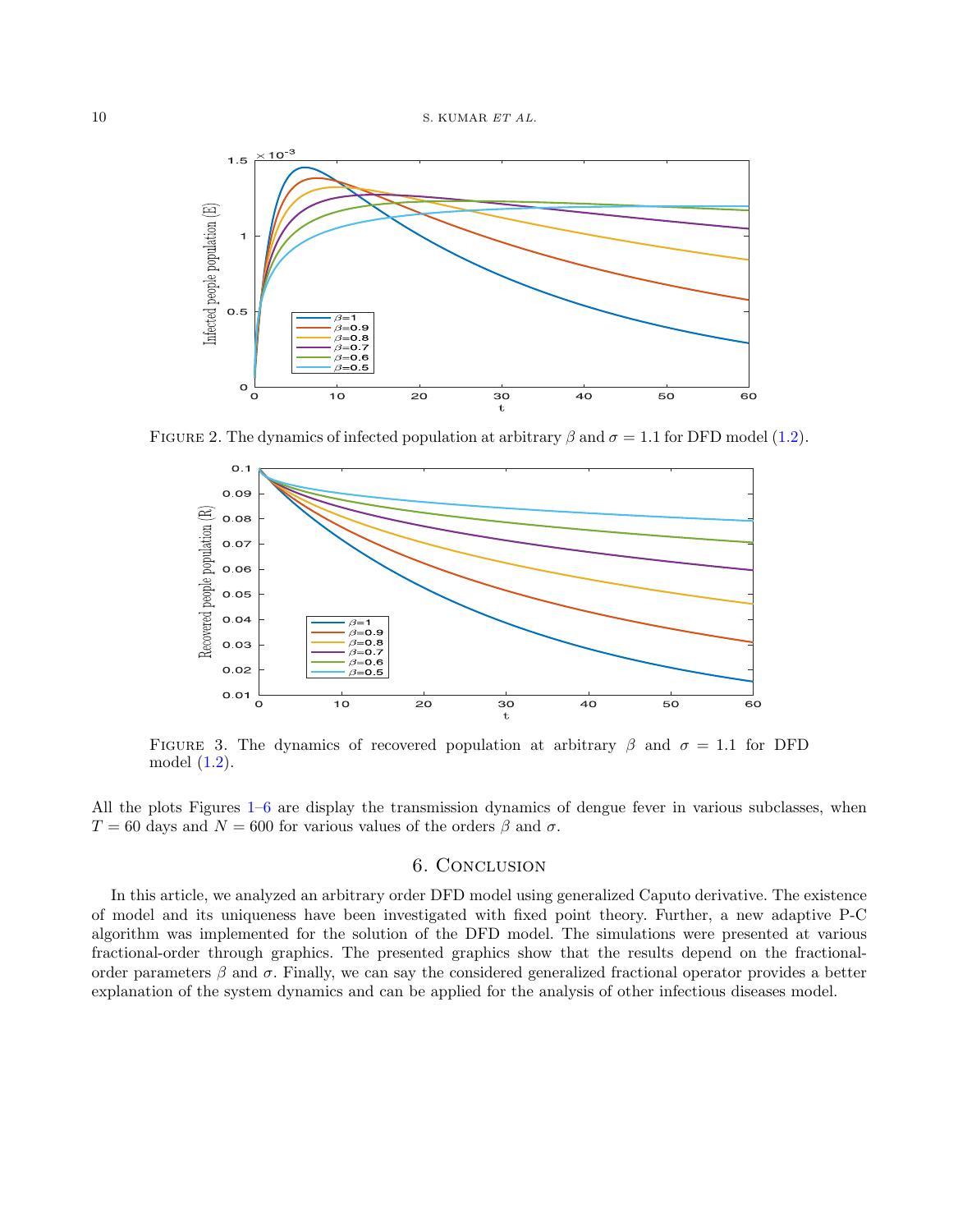

FIGURE 4. The dynamics of susceptible population at arbitrary  $\sigma$  and  $\beta = 0.99$  for DFD model [\(1.2\)](#page-1-1).



FIGURE 5. The dynamics of infected population at arbitrary  $\sigma$  and  $\beta = 0.99$  for DFD model [\(1.2\)](#page-1-1).



<span id="page-10-0"></span>FIGURE 6. The dynamics of recovered population at arbitrary  $\sigma$  and  $\beta = 0.99$  for DFD model [\(1.2\)](#page-1-1).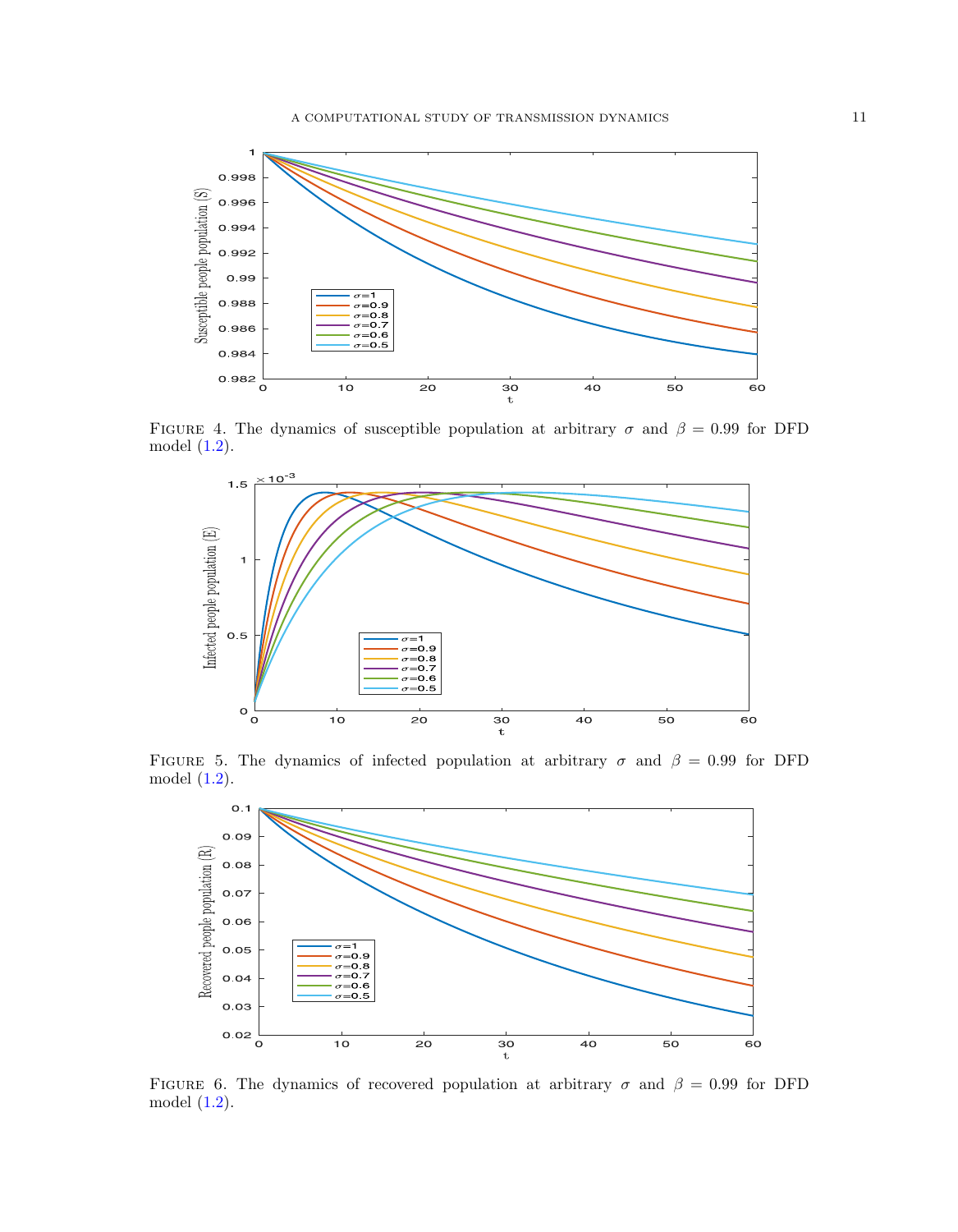#### 12 S. KUMAR ET AL.

#### **REFERENCES**

- <span id="page-11-20"></span>[1] B. Ahmad, M. Alghanmi, S.K. Ntouyas and A. Alsaedi, Fractional differential equations involving generalized derivative with Stieltjes and fractional integral boundary conditions. Appl. Math. Lett. 84 (2018) 111–117.
- <span id="page-11-11"></span>[2] M. Al-Refai and T. Abdeljawad, Analysis of the fractional diffusion equations with fractional derivative of non-singular kernel. Adv. Differ. Equ. 2017 (2017) 315.
- <span id="page-11-7"></span>[3] D. Baleanu, H. Mohammadi and S. Rezapour, A mathematical theoretical study of a particular system of Caputo–Fabrizio fractional differential equations for the Rubella disease model. Adv. Differ. Equ. 2020 (2020) 1–19.
- <span id="page-11-21"></span>[4] D. Baleanu, G.-C. Wu and S.-D. Zeng, Chaos analysis and asymptotic stability of generalized Caputo fractional differential equations. Chaos Solitons Fract. 102 (2017) 99–105.
- <span id="page-11-12"></span>[5] H.M. Baskonus and H. Bulut, On the numerical solutions of some fractional ordinary differential equations by fractional Adams-Bashforth-Moulton method. Open Math. 13 (2015) 547–556.
- <span id="page-11-22"></span>[6] M. Benjemaa, Taylor's formula involving generalized fractional derivatives. Appl. Math. Comput. 335 (2018) 182–195.
- <span id="page-11-17"></span>[7] M. Caputo and F. Mainardi, A new dissipation model based on memory mechanism. Pure Appl. Geophys. **91** (1971) 134–147. [8] P. Chanprasopchai, I.M. Tang and P. Pongsumpun, Sir model for dengue disease with effect of dengue vaccination. Comput.
- <span id="page-11-0"></span>Math. Methods Med. 2018 (2018) 9861572.
- <span id="page-11-1"></span>[9] M. Derouich, A. Boutayeb and E. Twizell, A model of dengue fever. BioMedical Eng. OnLine 2 (2003) 4.
- <span id="page-11-30"></span>[10] K. Diethelm, N.J. Ford and A.D. Freed, A predictor-corrector approach for the numerical solution of fractional differential equations. Nonlinear Dyn. 29 (2002) 3–22.
- <span id="page-11-2"></span>[11] H. El-Saka, The fractional-order SIS epidemic model with variable population size. J. Egypt. Math. Soc. 22 (2014) 50–54.
- <span id="page-11-23"></span>[12] A.N. Fall, S.N. Ndiaye and N. Sene, Black–Scholes option pricing equations described by the Caputo generalized fractional derivative. Chaos Solitons Fract. 125 (2019) 108-118.
- <span id="page-11-3"></span>[13] Z. Feng and J.X. Velasco-Hernández, Competitive exclusion in a vector-host model for the dengue fever. J. Math. Biol. 35 (1997) 523–544.
- <span id="page-11-8"></span>[14] J. G´omez-Aguilar, Chaos and multiple attractors in a fractal–fractional Shinriki's oscillator model. Physica A 539 (2020) 122918.
- <span id="page-11-13"></span>[15] J.F. Gómez-Aguilar, M.G. López-López, V.M. Alvarado-Martínez, D. Baleanu and H. Khan, Chaos in a cancer model via fractional derivatives with exponential decay and Mittag-Leffler law. Entropy 19 (2017) 681.
- <span id="page-11-14"></span>[16] J.F. Gómez-Aguilar, V.F. Morales-Delgado, M.A. Taneco-Hernández, D. Baleanu, R.F. Escobar-Jiménez and M.M. Al Qurashi, Analytical solutions of the electrical RLC circuit via Liouville–Caputo operators with local and non-local kernels. *Entropy* 18 (2016) 402.
- <span id="page-11-24"></span>[17] F. Jarad, T. Abdeljawad and D. Baleanu, On the generalized fractional derivatives and their Caputo modification. J. Nonlinear Sci. Appl. 10 (2017) 2607–2619.
- <span id="page-11-29"></span>[18] U.N. Katugampola, New approach to a generalized fractional integral. Appl. Math. Comput. 218 (2011) 860–865.
- <span id="page-11-18"></span>[19] U.N. Katugampola, A new approach to generalized fractional derivatives. Bull. Math. Anal. Appl. 6 (2014) 1-15.
- <span id="page-11-9"></span>[20] U.N. Katugampola, Existence and uniqueness results for a class of generalized fractional differential equations. Preprint [arXiv:1411.5229](https://arxiv.org/abs/1411.5229) (2016).
- <span id="page-11-4"></span>[21] M. Khalid, M. Sultana and F.S. Khan, Numerical solution of SIR model of dengue fever. Int. J. Comput. Appl. 118 (21).
- <span id="page-11-26"></span>[22] A.A. Kilbas, H.M. Srivastava and J.J. Trujillo, Vol. 204 of Theory and applications of fractional differential equations. Elsevier Science Limited (2006).
- <span id="page-11-10"></span>[23] I. Koca and P. Yaprakdal, A new approach for nuclear family model with fractional order Caputo derivative. Appl. Math. Nonlinear Sci. 5 (2020) 393–404.
- <span id="page-11-15"></span>[24] S. Kumar, A new fractional modeling arising in engineering sciences and its analytical approximate solution. Alexandria Eng. J. 52 (2013) 813–819.
- [25] S. Kumar, R. Kumar, R.P. Agarwal and B. Samet, A study of fractional Lotka-Volterra population model using Haar wavelet and Adams-Bashforth-Moulton methods. Math. Methods Appl. Sci. 43 (2020) 5564–5578.
- [26] S. Kumar, K.S. Nisar, R. Kumar, C. Cattani and B. Samet, A new Rabotnov fractional-exponential function-based fractional derivative for diffusion equation under external force. Math. Methods Appl. Sci. 43 (2020) 4460-4471.
- [27] S. Kumar, A. Kumar, S. Abbas, M. Al Qurashi and D. Baleanu, A modified analytical approach with existence and uniqueness for fractional Cauchy reaction–diffusion equations. Adv. Differ. Equ. 2020 (2020) 1–18.
- <span id="page-11-16"></span>[28] S. Kumar, A. Kumar and Z.M. Odibat, A nonlinear fractional model to describe the population dynamics of two interacting species. Math. Methods Appl. Sci. 40 (2017) 4134–4148.
- <span id="page-11-27"></span>[29] C. Li, D. Qian and Y. Chen, On riemann-liouville and caputo derivatives. *Discrete Dyn. Nature Soc.* (2011).
- <span id="page-11-19"></span>[30] Z. Odibat and D. Baleanu, Numerical simulation of initial value problems with generalized Caputo-type fractional derivatives. Appl. Numer. Math. 156 (2020) 94–105.
- <span id="page-11-25"></span>[31] R. Ozarslan and E. Bas, Kinetic model for drying in frame of generalized fractional derivatives. Fractal Fract. 4 (2020) 17.
- <span id="page-11-28"></span>[32] I. Podlubny, Vol. 198 of Fractional differential equations: an introduction to fractional derivatives, fractional differential equations, to methods of their solution and some of their applications. Elsevier (1998).
- <span id="page-11-5"></span>[33] Y.M. Rangkuti, S. Side and M.S.M. Noorani, Numerical analytic solution of SIR model of dengue fever disease in south Sulawesi using homotopy perturbation method and variational iteration method. J. Math. Fund. Sci. 46 (2014) 91–105.
- <span id="page-11-6"></span>[34] K. Shah, F. Jarad and T. Abdeljawad, On a nonlinear fractional order model of dengue fever disease under Caputo-Fabrizio derivative. Alexandria Eng. J. 59 (2020) 2305–2313.